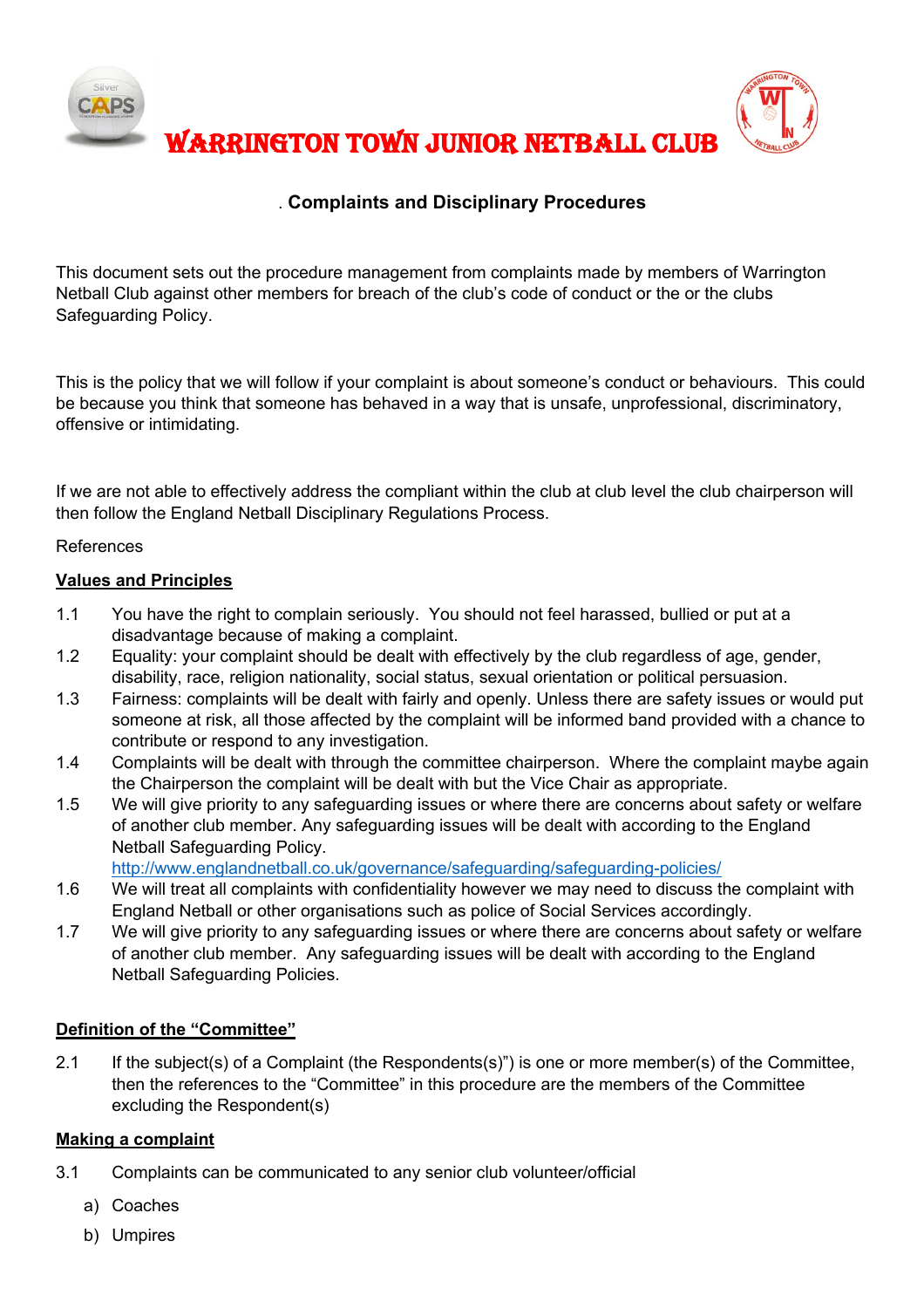



# WARRINGTON TOWN JUNIOR NETBALL CLUB

- c) Captains and Vices
- d) Club Safeguarding Officer
- e) Club Committee member
- f) Any club member that you trust that can manage and discuss the complaint with a more senior club member as above
- 3.2 Verbal complaints can be made, as the matter arises, but a formal written complaint is required within 7 days of the conduct of the complaint.
- 3.3 Information that will be required include:
	- a) A description of the event, who was involved and what were the consequences of this activity/action.
	- b) What are you requiring/expecting as the outcome/resolution e.g. apology, change in behaviours etc
	- c) If anyone else witnessed or was involved/impacted by the complaint

#### **Dealing with a complaint**

- 4.1 Information resolution: the person making the complaint should try to consider taking steps to resolve the matter informally before making a written complaint, this can be achieved through talking directly to the respondent or through another senior club member, roles as stated above
- 4.2 You will be provided with an initial response to your complaint within 2 -5 working days.
- 4.3 If it is necessary to do so to protect either or both parties and/or other club members from a risk of harm and /or distress the committee may suspend the Respondent's club membership and/or access to Club events or facilities for up to 42 days pending proceedings and referral to England Netball Disciplinary Secretary will be made.
- 4.4 Complaints will be dealt with confidentially, and only relevant parties will be named where required from action to be taken (eg the identity of the person making the complaint may not be revealed to the respondent if deemed not necessary)
- 4.5 Only relevant people will be involved where necessary, eg person making complaint, senior club member/official, chairperson and respondent. However, it may b necessary for the committee to make a decision to ensure fairness and openness with decision making.
- 4.6 The respondent will be informed of the complaint and be allowed to a response to the complaint within a designated period of time.
- 4.7 You will then be informed of the response and action that has been taken as a result of the complaint.
- 4.8 If your complaint leads to disciplinary action against someone, we will inform you about the outcome as well as refer to the England Netball Complaints Regulations Process. Reference A
- 4.9 The Committee will decline any malicious, vexatious or frivolous complaints

#### **Decision/conclusion**

5.1 The Committee shall record its decision and the reason for it in writing and shall send a copy of the reasoned decision to the parties within 10 days of the deadline for the response.